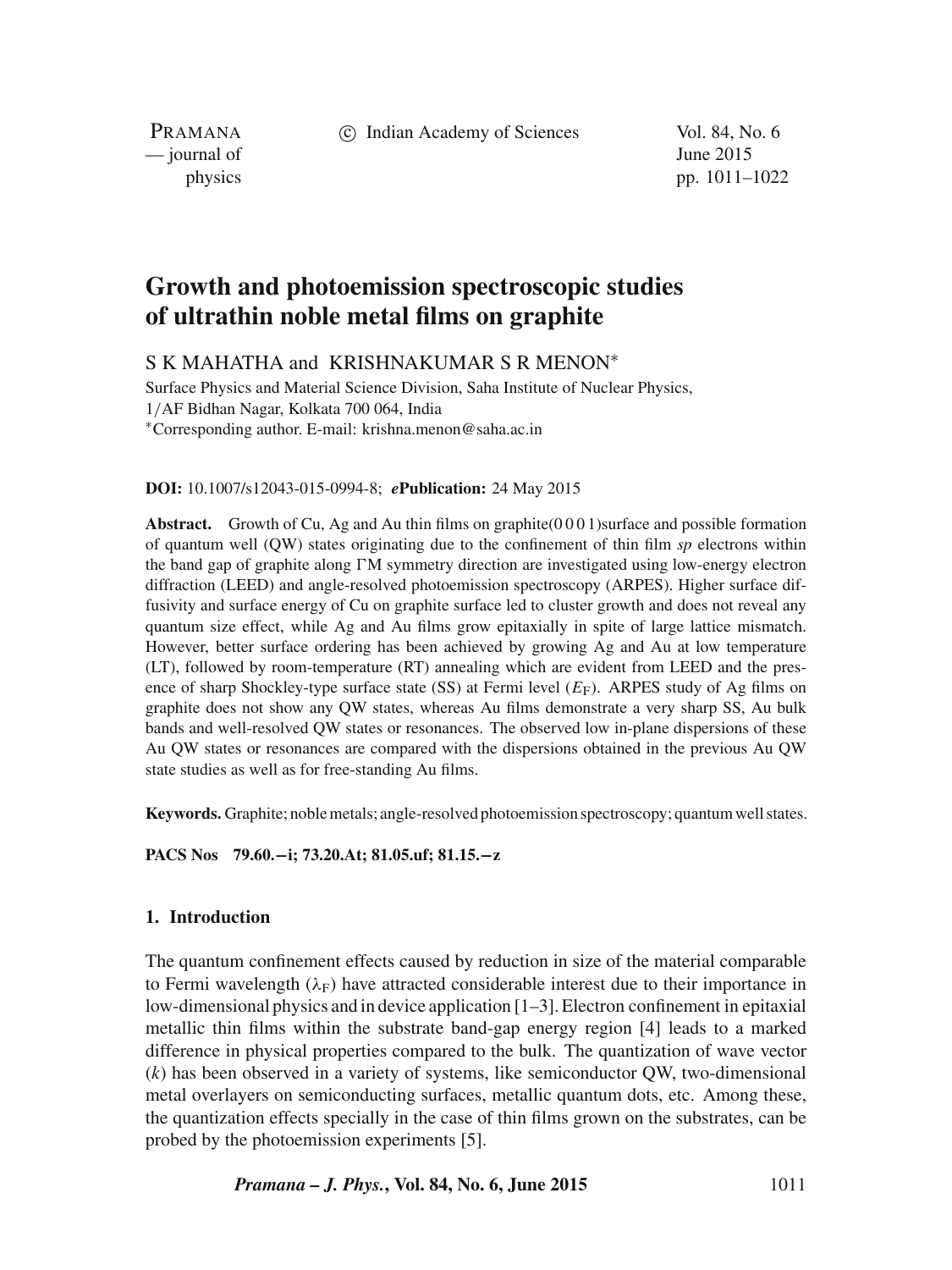The electronic band structure of graphite has been intensively studied both theoretically and experimentally as it is considered as a prototypical two-dimensional material [6–9]. The interest in graphite has been sparked recently because of the discovery of graphene, a single layer of  $sp^2$ -bonded carbon atoms, out of graphite by peeling off the top layer using scotch tape which became one of the paradigm two-dimensional electron system [10,11]. One of the important properties of graphite surface is its chemical stability and its inertness towards most of the residual gases inside ultrahigh vacuum (UHV) chamber [12]. The van der Waals' surface of graphite cleaves very nicely leaving the surface extremely flat with large terraces. Low interdiffusion for most of the noble metals, makes it an ideal substrate material for the growth of thin noble metal films [13]. Graphite is a layered semimetal with a gap along  $\Gamma M$  symmetry direction, which invokes the possibility of formation of QW states with an initial challenge of growing epitaxial thin metal films on top of this. In this context, noble metals (Cu, Ag and Au) have drawn considerable interest due to their free electron nature near  $E_F$ .

The first step in this study is the preparation of high-quality, well-ordered epitaxial thin films of noble metals (Cu, Ag and Au) on the semimetallic graphite( $0\,0\,0\,1$ ) surface. Noble metals grown on van der Waals' surfaces have been extensively studied for many years as models for various heterogeneous nucleations [14,15]. Notably, Ag and Au on  $MOS<sub>2</sub>$  [16,17], Cu, Ag, and Au on WSe<sub>2</sub> [15,18,19], Ag and Au on highly oriented pyrolitc graphite (HOPG) [5,20] form epitaxial overlayers despite a considerable lattice mismatch between the metal and the substrate. There are many reports on the growth of noble metals on HOPG,  $M_0Te_2$ ,  $WTe_2$ ,  $WSe_2$  [5,14,15] and on single-crystalline graphite surface [13,21–24]. However, so far enough attention has not been paid to the study of surface electronic structure of these noble metal-covered van der Waals' surfaces.

In this paper, we present a systematic study of RT and LT (liquid nitrogen temperature) growth of Cu, Ag and Au thin films on graphite $(0 0 0 1)$  surface and their possible evolution in surface electronic structure due to quantum confinements. Cu has been found to grow in clusters due to high surface diffusivity and surface energy, which does not show any quantum confinement effect in photoemission spectra, whereas, Ag and Au are found to grow in epitaxial mode with better surface ordering for films grown at LT, followed by RT annealing. No QW states could be observed for Ag/graphite, while Au films demonstrate a set of QW states or resonances. Very small movement of these QW states towards  $E_F$  upon increasing the film thickness, is believed to be related to very small dispersion of the Au *sp* electrons along  $\Gamma L$  symmetry direction. In addition, these Au QW states or resonances are found to disperse with low effective masses which are in close resemblance with the free-standing Au(1 1 1 ) surface electronic bands.

## **2. Experimental**

The graphite single crystals of large sizes (4–5 mm diameter) (Nanotech Innovations, USA) were cleaved *in-situ* using the scotch tape method in the preparation chamber under UHV better than  $5 \times 10^{-10}$  mbar. The surface quality and crystallographic symmetry directions were confirmed by LEED. The surface cleanliness was checked immediately after the cleavage by X-ray photoemission spectroscopy (XPS) and no traces of any impurities could be detected. No significant changes in properties of the substrate or noble metal films were observed even after 10 days of deposition, due to the inert surface resulting from crystal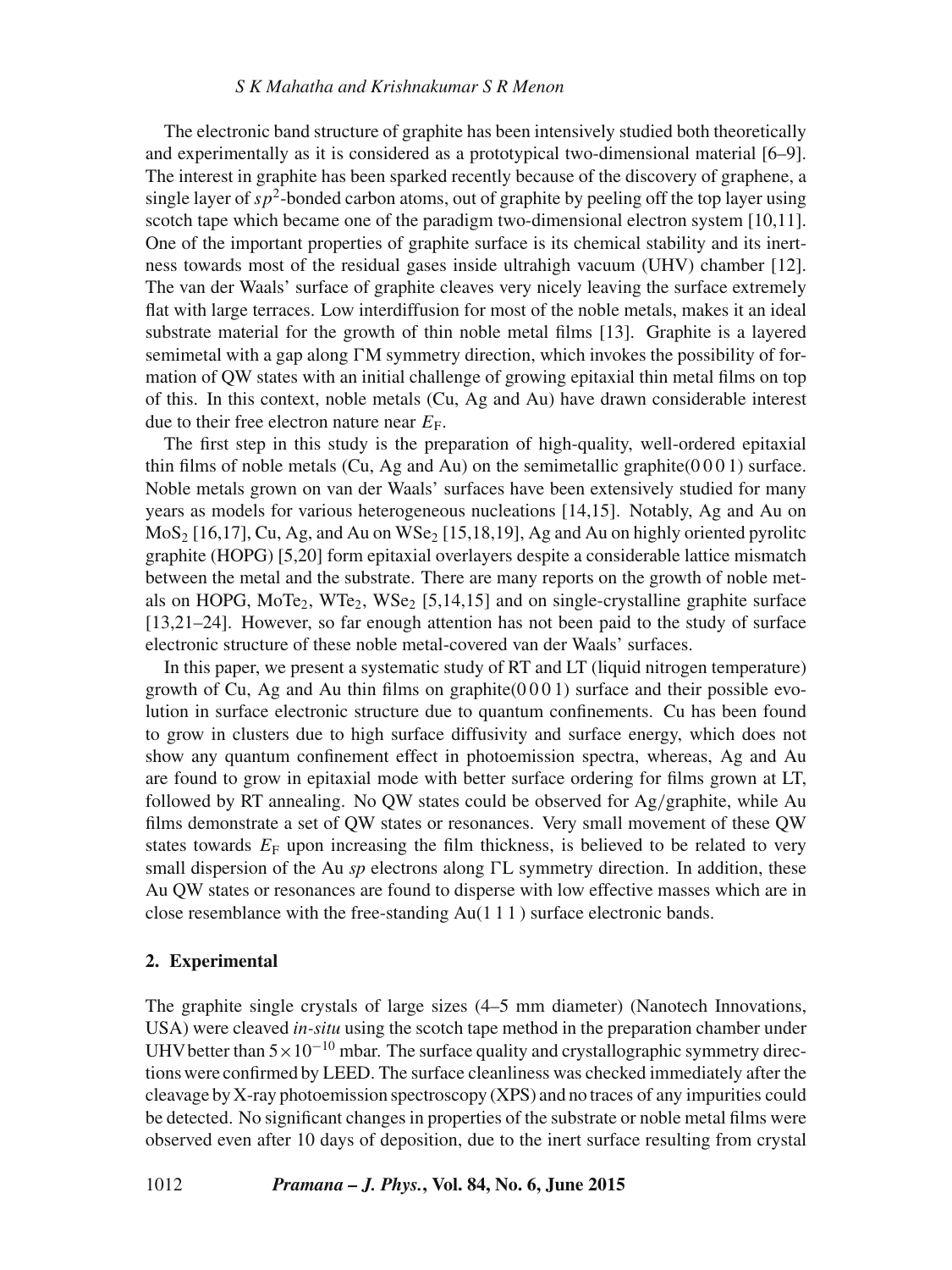#### *Ultrathin noble metal films on graphite*

cleaving along the van der Waals' gap. The ARPES experiments were performed using a combination of VG SCIENTA-R4000WAL electron energy analyser with 2D-CCD detector and a high flux GAMMADATA VUV He lamp attached with a VUV monochromator (the details has been outlined elsewhere [25]). During experiments the base pressure of the measurement chamber was kept below  $4 \times 10^{-11}$  mbar. We used He I $\alpha$  (21.218 eV) and He II $\alpha$  (40.814 eV) resonance lines to excite photoelectrons from the sample surface. Photoemission experiments were performed at RT with an angular resolution better than 0.7<sup>◦</sup> in the wide-angle mode  $(\pm 15^{\circ})$  of the analyser and analyser energy resolution was set to  $\sim$ 2 meV and  $\sim$ 4 meV for spectra measured with He I $\alpha$  and He II $\alpha$  respectively. However, the thermally-broadened Fermi edge at RT was about 100 meV. The binding energy was calibrated by determining  $E_F$  on Au film epitaxially grown on graphite(0001) surface.

Thin films of Cu, Ag and Au were evaporated from a feedback-controlled, welldegassed e-beam evaporator and deposited on graphite(0 0 0 1) surface at RT and also at LT. The deposition rate was calibrated using a water-cooled quartz microbalance with a deposition rate of ∼0.6 Å/min (1 monolayer (ML) corresponds to 2.085 Å for Cu and  $2.36 \text{ Å} = 1 \text{ ML}$  for Ag and Au, along (1 1 1) direction. Intensity variation of the core-level peaks as a function of film thickness was also used to determine the thickness of the evaporated film, which matched well with the measurements from quartz microbalance. The base pressure in the preparation chamber during thin film evaporation was less than  $4 \times 10^{-10}$  mbar. The crystalline quality of the grown films was monitored by the rear-view LEED system and photoemission intensity of the noble metal Shockley SS.

# **3. Experimental results**

#### 3.1 *Cu on graphite*

Figure 1a shows the LEED pattern of the cleaved graphite $(0001)$  surface at a primary electron energy  $(E_p)$  of 140 eV. Sharp hexagonal LEED spots confirm the high quality of single crystal surface without any twins. This also ensures that the probed surface area is free from any regular steps or terraces unlike in the case of other layered materials [26]. In order to check the growth mode of Cu on graphite, we have grown Cu thin films on graphite surface at RT as well as LT followed by RT annealing. The LEED pattern of 6 ML Cu grown on the graphite $(0 0 0 1)$  surface at RT and LT followed by RT annealing are shown in figures 1b and 1c respectively. The hexagonal symmetry in the LEED pattern suggests  $Cu(111)$  growth mode on the graphite surface. LEED pattern for RT growth shows large background and broad spots indicative of poor epitaxy (oriented) with large amount of defects. As shown in figure 1c, the LT growth mode gives better quality films as the LEED spots are sharper and of lower background in comparison to figure 1b; still the quality of the films is not very good as one expects for good epitaxial films. We have performed LEED studies for Cu films in the thickness range from 1 to 10 ML. However only 6 ML data are shown as the representative case. The LEED background intensity and spot size increase with Cu film thickness and after 8 ML, the quality of the LEED pattern degrades drastically.

To explore the surface electronic structure and possible observation of the QW states of Cu on graphite surface, we have performed ARPES experiments on Cu thin films grown on graphite( $0001$ ) surface using He II $\alpha$  resonance line at RT. Figure 1d shows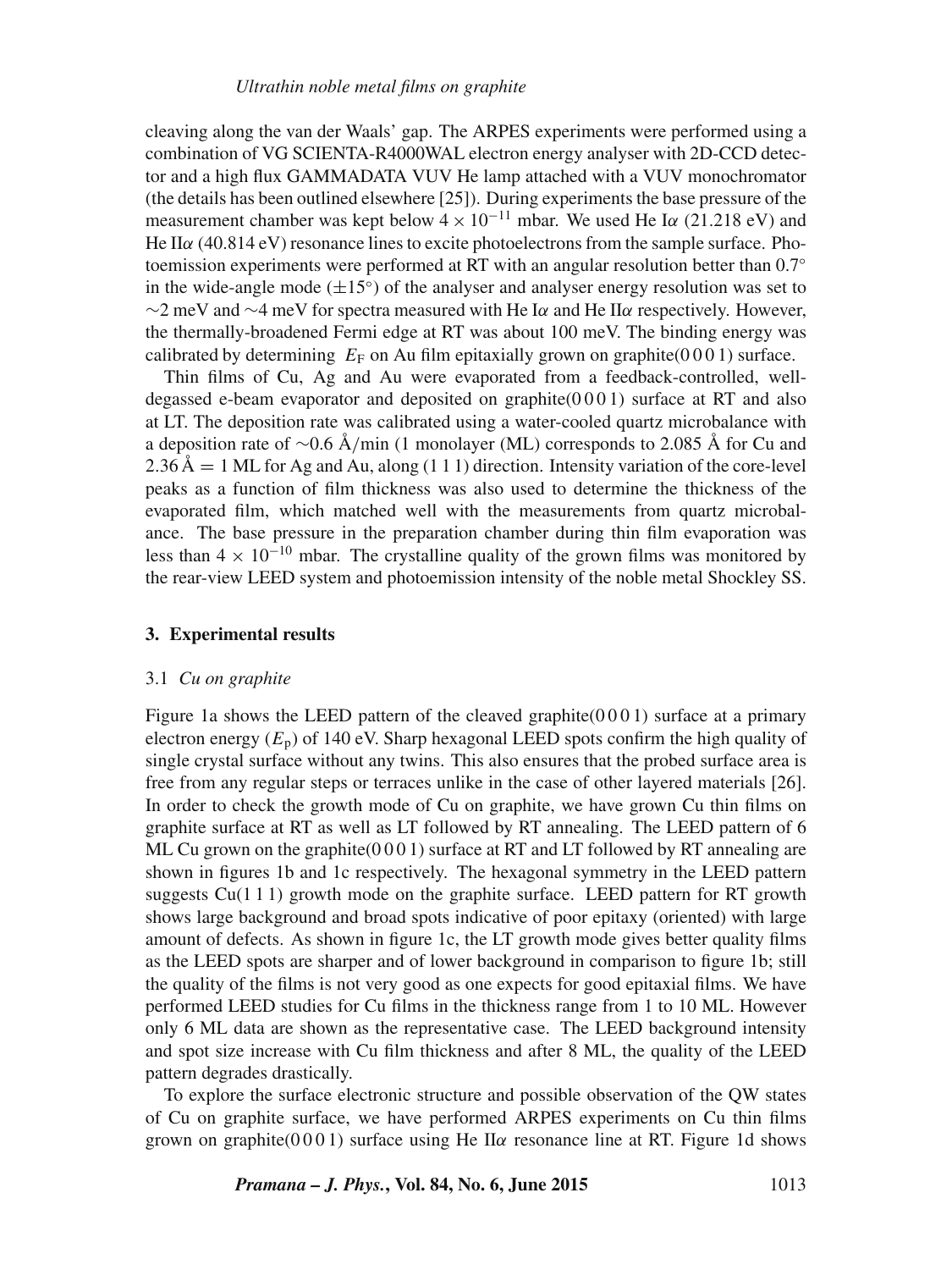

**Figure 1.** LEED pattern at primary energy 140 eV of **(a)** *in-situ* cleaved graphite(0 0 0 1) surface, **(b)** 6 ML of Cu grown on graphite at RT, **(c)** 6 ML of Cu grown on graphite surface at LT and annealed to RT. ARPES spectra of **(d)** *in-situ* cleaved graphite, **(e)** 6 ML of Cu film grown on graphite at RT, **(f)** 6 ML of Cu film grown on graphite at LT and annealed to RT.

the ARPES spectra of *in-situ* cleaved graphite surface with known valence bands [27,28] along the FM direction. ARPES spectra collected after growing 6 ML of Cu on graphite surface at RT are shown in figure 1e, where only weak intensity below 2 eV binding energy could be observed. The intensity of graphite valence bands decreased significantly upon growing Cu films but no SS or QW states could be detected, which were expected due the small lattice mismatch between  $Cu(1\ 1\ 1)$  and graphite( $0\ 0\ 0\ 1$ ) surfaces proposing a good epitaxy. As the quality of epitaxy appears to be better in the case of Cu film grown at LT, we have also measured ARPES spectra for 6 ML Cu thin film grown at LT followed by RT annealing as shown in figure 1f. However, ARPES spectra do not reveal any SS or QW states around  $E_F$ . The experiments have been repeated on several graphite crystals with slower Cu deposition rates and for higher film thicknesses but the Cu(1 1 1) SS as well as QW states could not be observed in all cases.

# 3.2 *Ag on graphite*

The next noble metal of interest is Ag, which has drawn considerable interest in growing on semiconducting surfaces as well as on metallic surfaces [1,2,29–32]. In this context, we have grown Ag on graphite( $0001$ ) surface at RT as well as at LT and annealed to RT. Figure 2a shows the LEED pattern of the cleaved graphite( $0001$ ) surface measured with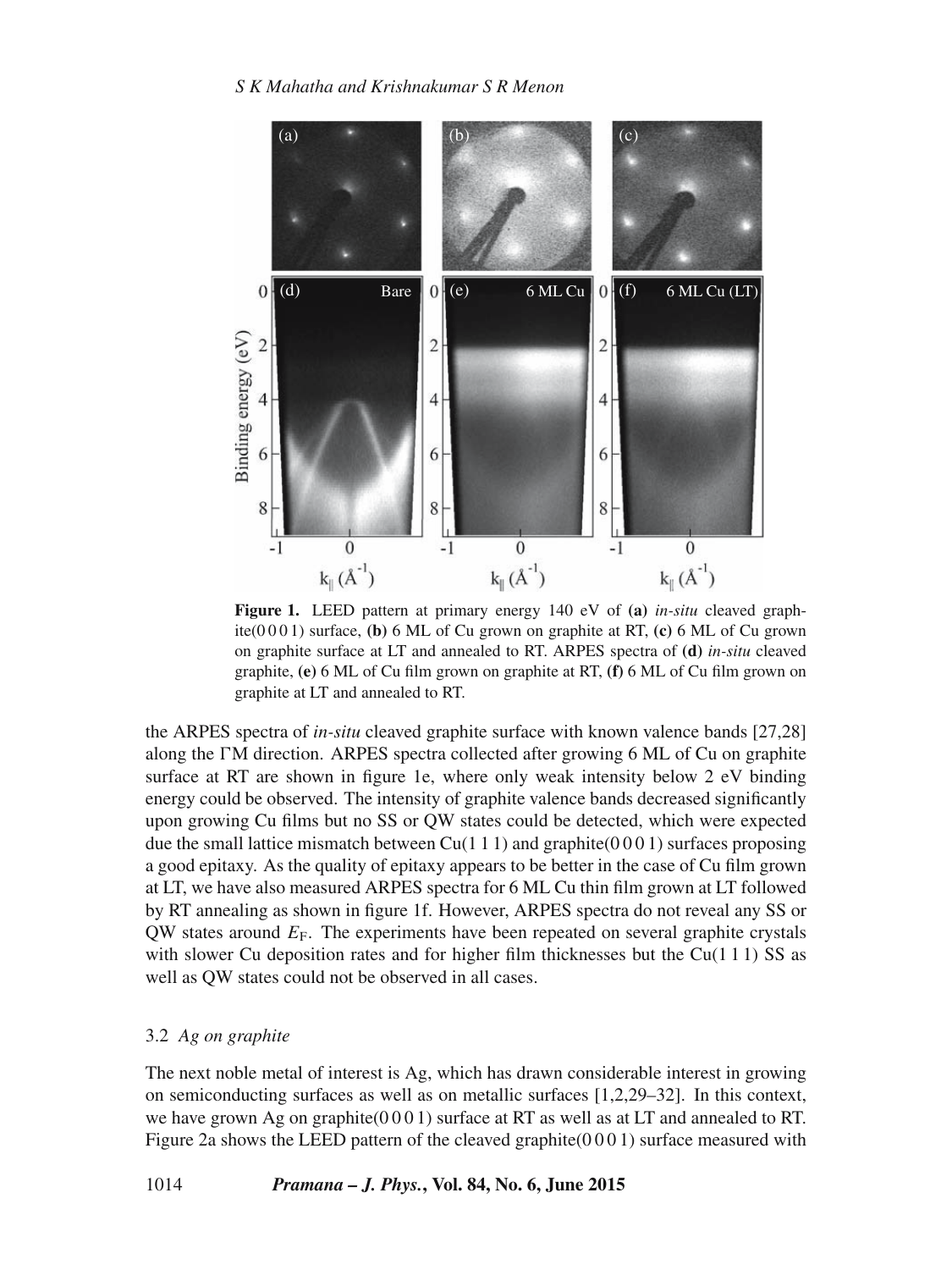

**Figure 2.** LEED pattern at  $E_p = 140$  eV of (a) cleaved graphite(0001) surface, **(b)** 6 ML of Ag grown on graphite at RT. ARPES spectra of **(c)** *in-situ* cleaved graphite( $0001$ ) surface along  $\Gamma M$  direction, (d) 6 ML of Ag film grown on graphite at RT, **(e)** 10 ML of Ag film grown on graphite at RT, **(f)** 10 ML of Ag film grown on graphite at LT and annealed to RT, with intense SS shown by yellow arrow.

 $E_p = 140$  eV as mentioned in the case of Cu. To confirm the epitaxial growth nature of Ag thin films on graphite as reported [20], the LEED pattern has been monitored after growing Ag on graphite. The LEED pattern of 6 ML of Ag on graphite grown at RT is shown in figure 2b. The epitaxial nature of the grown Ag film is evident from the same hexagonal symmetry without any significant decrease in intensity of LEED pattern.

We have performed ARPES experiments on Ag/graphite system where Ag has been grown at RT to explore the possible observation of QW states. Figure 2c shows the ARPES spectra of *in-situ* cleaved graphite crystal along  $\Gamma M$  symmetry direction using He IIa resonance line. The ARPES spectra collected on 6 ML Ag film grown on graphite $(0001)$ surface are shown in figure 2d, where the intensity of graphite valence bands is suppressed significantly by the relatively flat Ag 4*d* bulk bands. But, Ag(1 1 1) SS or intensity around the  $E_F$ , could not be observed. Figure 2e shows ARPES spectra measured on 10 ML Ag thin film on graphite at RT in a narrow BE range ( $\sim$ 3.5 eV), where no SS and QW states are not visible. However, ARPES spectra of 10 ML Ag on graphite grown at LT and annealed to RT, shows an intense SS at  $\Gamma$ , as shown in figure 2f, in agreement with literature for the case of Ag film on HOPG substrate [20]. So, it appears that the epitaxy for Ag film is better at LT than at RT, as also evidenced from LEED patterns. However, our ARPES study on Ag film grown at LT and annealed to RT, does not show any QW states, which are indeed very weak in intensity as reported in [20]. The experiments have been repeated upto very large thickness (∼100 ML), using He Iα resonance line (not shown) but the presence of QW states could not be detected, either because they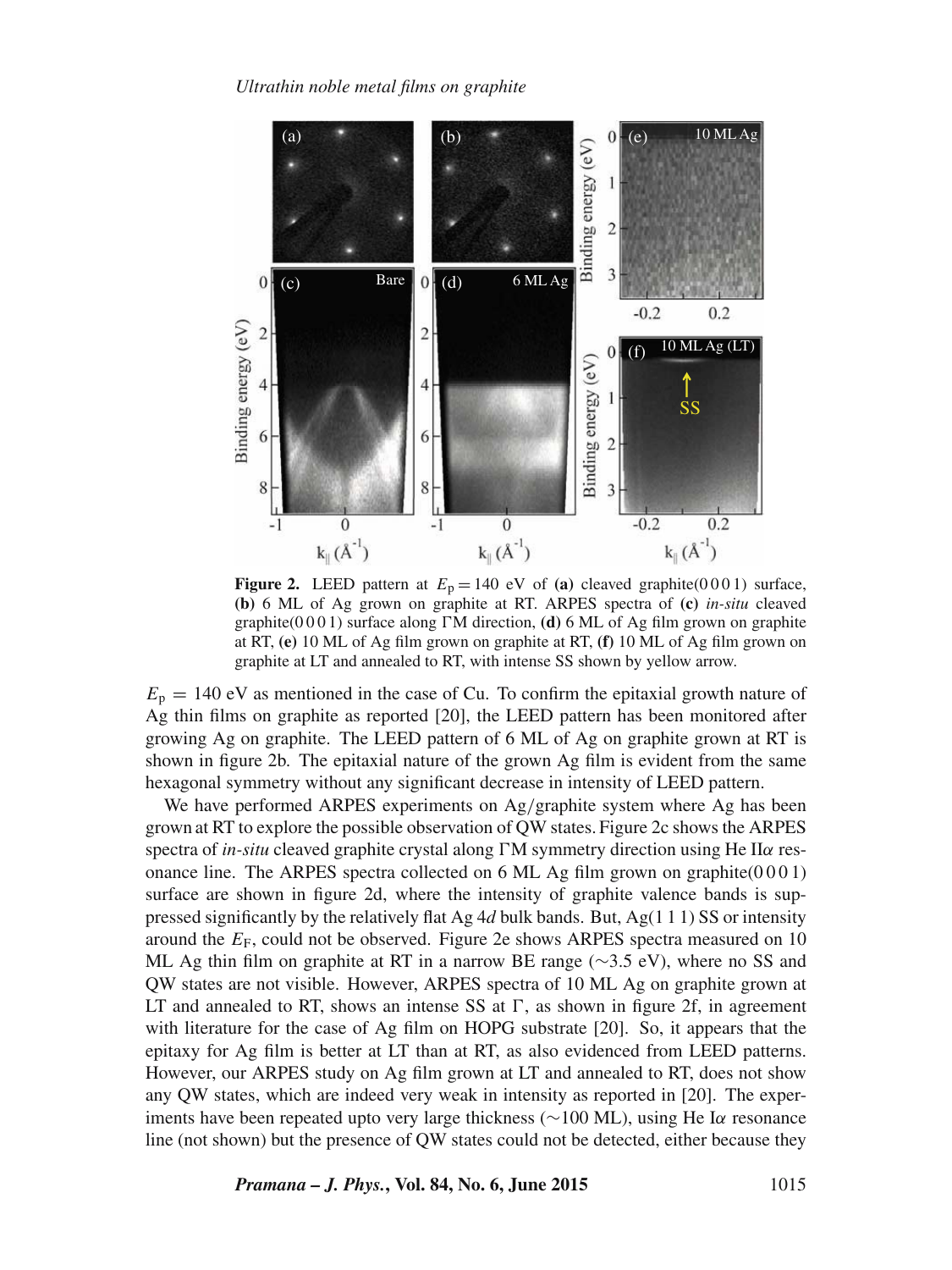are clearly not present in our samples or they are very weak and could not be resolved by our experiments.

# 3.3 *Au on graphite*

Among the noble metals, Ag and Au have similar lattice parameters and very close valence band electronic structures [33]. In this context, it is quite expected that Au should also grow epitaxially on top of the graphite $(0001)$  surface and gives rise to Au(1 1 1) SS and possibly Au *sp* QW states. In order to check the growth mode of Au on graphite( $0001$ ) surface, we have grown Au film on cleaved graphite( $0001$ ) surface at RT and also at LT followed by RT annealing.

Figure 3a shows the sharp hexagonal LEED pattern of cleaved graphite( $0001$ ) surface using  $E_p = 140$  eV. Au(111) and graphite(0001) surfaces have large lattice mismatch (17.5%) resulting in a large interfacial strain which may affect the epitaxial growth. Besides this strain effect, if Au grows epitaxially on graphite $(0001)$  surface, then the Au/graphite system may gives rise to discrete QW states and intense SS as seen on Au on  $MoS<sub>2</sub>(0001)$  surface [17]. It is quite evident from figure 3b that after growing 3 ML of Au, the hexagonal symmetry in LEED pattern does not get affected and extra spot is not visible for  $Au(111)$  lattice plane in the LEED pattern, unlike the case of Au growth on  $MoS<sub>2</sub>$  [17]. It can be observed in figure 3b that the LEED spots are broader than graphite $(0 0 0 1)$  with a large background indicating large defect density and poor epitaxial (oriented domains) growth. Given the magnitude of the strain (17.5%), the observation of LEED spots itself is surprising, whereas after growing 8 ML of Au as shown in figure 3c, the Au/graphite surface shows a circular LEED pattern indicating a random orientation of the Au(1 1 1) domains on graphite surface, much like in a powder diffraction



**Figure 3.** LEED pattern at  $E_p = 140$  eV of (a) cleaved graphite(0001) surface, **(b)** 3 ML of Au, **(c)** 8 ML of Au, grown on graphite surface at RT and **(d)** 8 ML of Au, grown on graphite surface at LT and annealed to RT.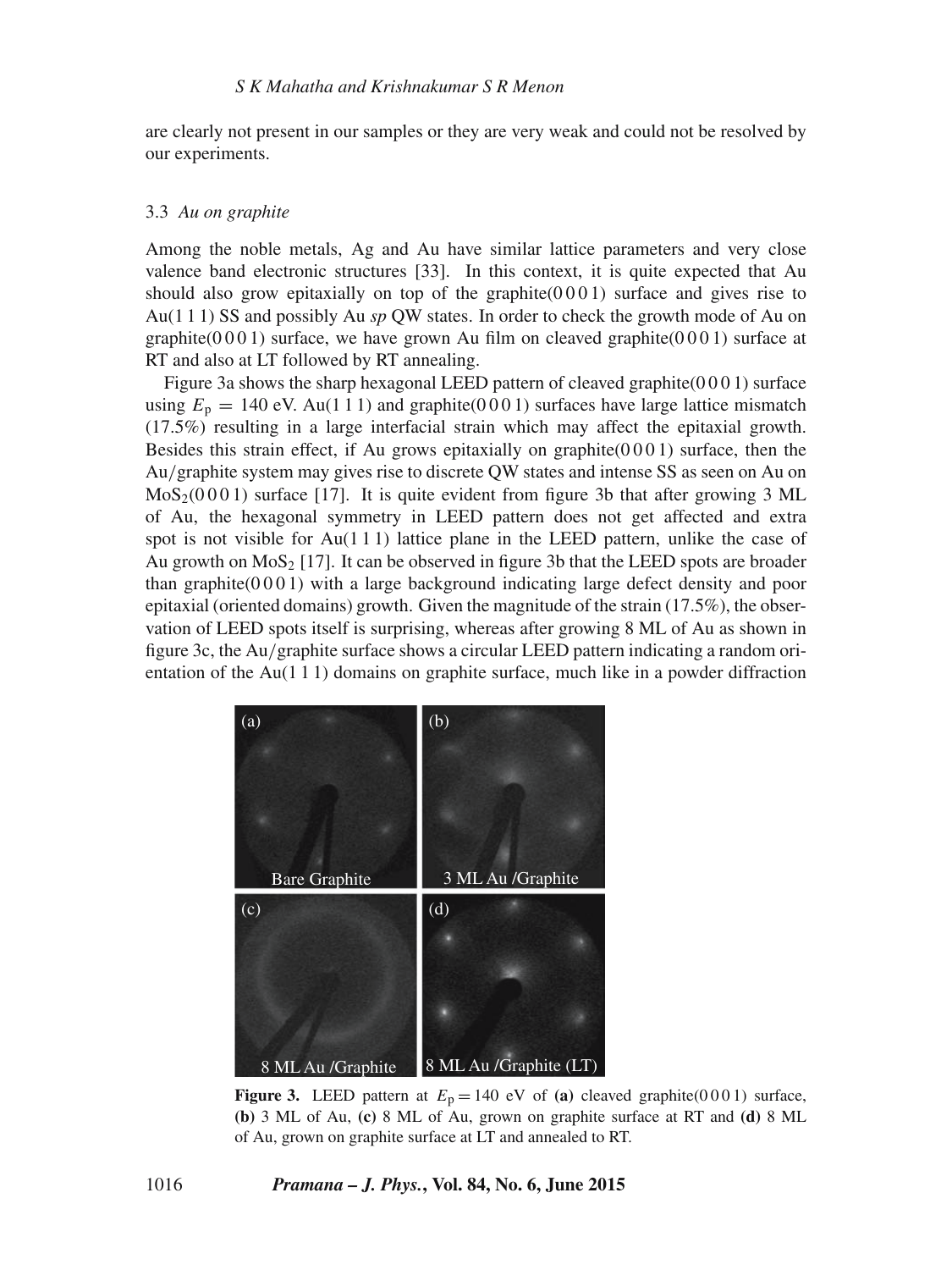#### *Ultrathin noble metal films on graphite*

pattern. In order to check the growth mode of Au on graphite at LT, we have grown Au on  $graphite(0001)$  substrate held at LT followed by RT annealing. Figure 3d shows a sharp hexagonal LEED pattern at RT of 8 ML Au on graphite grown at LT, followed by RT annealing. This hexagonal LEED pattern indicates single crystalline growth of Au at LT, despite the polycrystalline growth at RT (figure 3c). Also the background intensity in LEED pattern is much lower with sharper LEED spots, signifying a better epitaxy and wetting of graphite surface.

Figure 4a shows the ARPES spectra of *in-situ* cleaved graphite crystal along the  $\Gamma M$ symmetry direction using He II $\alpha$  resonance line corresponding to the LEED pattern shown in figure 3a. After growing 3 ML of Au on graphite at RT, the Au bands become prominent at the cost of graphite valence bands as shown in figure 4b. The SS at  $\Gamma$  is evident, which confirms the  $Au(111)$  growth mode at RT. However, the ARPES spectra collected on the 8 ML Au on graphite show very intense Au valence bands with the



**Figure 4.** ARPES spectra of (a) *in-situ* cleaved graphite( $0001$ ) surface along  $\Gamma M$ direction, **(b)** 3 ML of Au, **(c)** 8 ML of Au film, grown on graphite at RT and **(d)** 8 ML of Au grown on graphite at LT annealed to RT. Yellow boxes indicate the Au SS.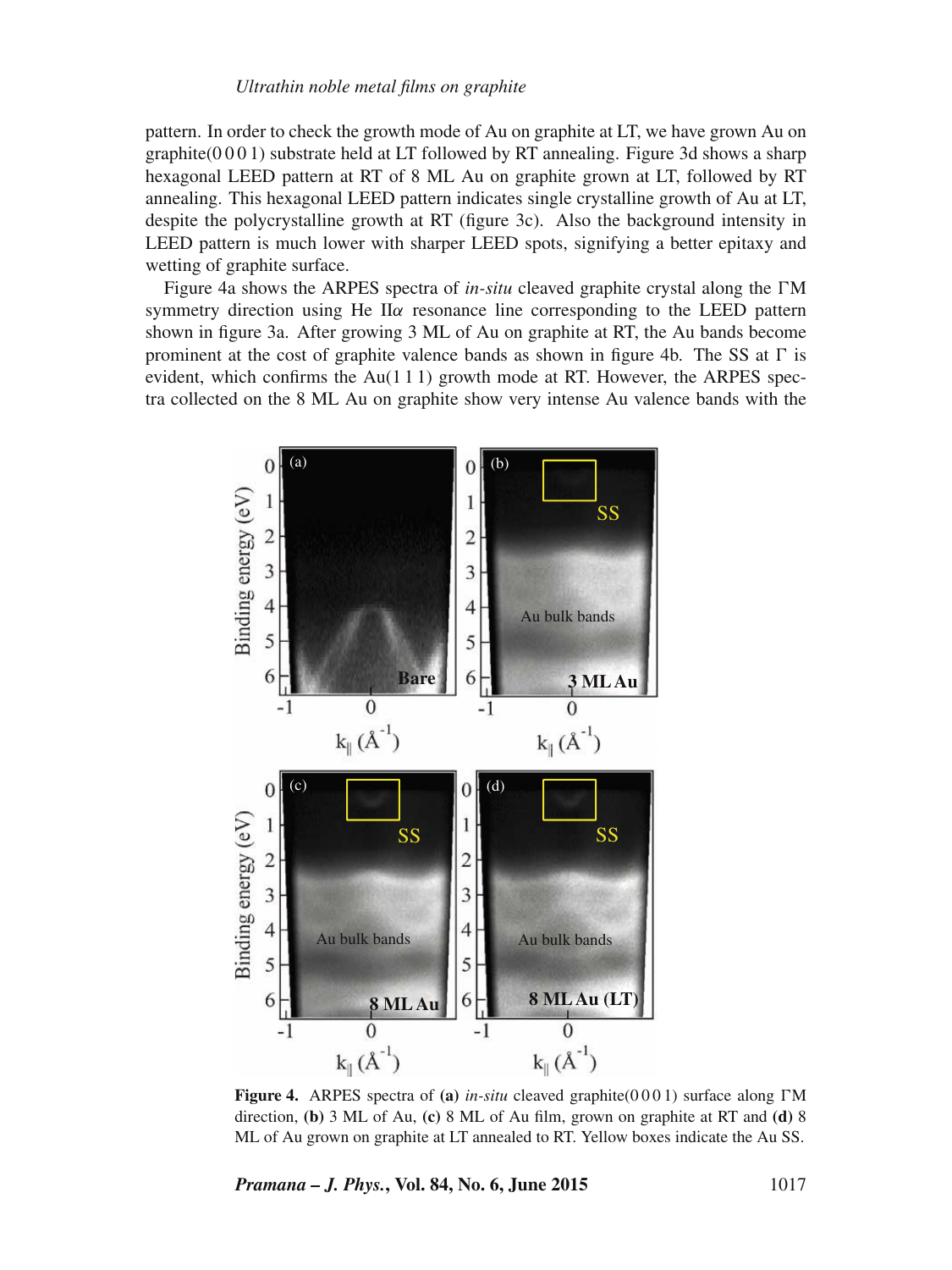presence of SS as shown in figure 4c. The circular LEED pattern and the presence of Au(1 1 1) SS for 8 ML of Au mimics that Au grows on graphite in crystallites or islands at RT along the Au(1 1 1) direction with an averaging in azimuthal plane. The ARPES spectra corresponding to the LEED pattern of figure 3d, i.e., Au deposited on graphite at LT and then annealed to RT, show a set of well-resolved intense Au bulk bands as shown in figure 4d. These bands were clearly seen along with the presence of a sharp SS indicating reasonably good epitaxial growth.

# **4. Discussions**

To understand the growth mechanism of noble metals on graphite, one should realize the in-plane lattice mismatch and large difference in surface free energies between graphite and noble metals as shown in table 1. For a good epitaxial growth, low interfacial strain is necessary. Among the noble metals, minimum interfacial strain is expected for  $Cu(1\ 1\ 1)$ surface, while it is high for both  $Ag(1 1 1)$  and  $Au(1 1 1)$ . This lower compressional strain would have helped Cu to form good epitaxy while one would have expected a poorer epitaxy for others. On the other hand, thermodynamically lower energy surfaces are more stable and hence growth of flat noble metal epitaxial layers on graphite is favoured, in general. The free energy of  $Cu(111)$  surface is largest among the noble metals while that of  $Ag(1\ 1\ 1)$  is lowest with Au(1 1 1) lying in between. Hence, it is expected that Ag(1 1 1) will form better epitaxial films on graphite( $0001$ ) while Cu(1 1 1) is expected to form poor quality films. It can be understood that at RT, the growth favours clustered or 3D-island growth, as the atoms have mobility and can readily form 3D islands, while at LT, the atoms do not have sufficient mobility to diffuse and the growth is more like hit and stick type. During RT annealing, the structural quality of the films improves significantly due to the rearrangement of atomic positions leading to better epitaxy.

It is evident from the experimental results in figure 1 that Cu does not form a good epitaxial layer on graphite $(0001)$  surface. This possibly has to do with higher surface diffusivity and surface free energy of Cu on graphite $(0\,0\,0\,1)$  surface which helps to form clusters [23] and does not wet the surface even at LT [35]. As thickness increases, these small islands coalesce and form larger islands, each of them with  $Cu(1 1 1)$  orientation, but with smaller misalignments leading to broader LEED spot sizes. The large LEED background can be due to electron scattering from island boundaries and intrinsic defects. The absence of

|                   | In-plane lattice constant<br>(Å) | Lattice mismatch<br>$(\%)$ | Surface free energy<br>(mJ/m <sup>2</sup> ) |
|-------------------|----------------------------------|----------------------------|---------------------------------------------|
| Graphite $(0001)$ | 2.46                             |                            | 100                                         |
| Cu(111)           | 2.55                             | 3.65                       | 1830                                        |
| Ag(111)           | 2.88                             | 17                         | 1250                                        |
| Au(111)           | 2.89                             | 17.5                       | 1500                                        |

**Table 1.** The in-plane lattice constants, in-plane lattice mismatch with graphite  $(0 0 0 1)$  surface and surface free energies of graphite, Cu, Ag and Au hexagonal surfaces [34].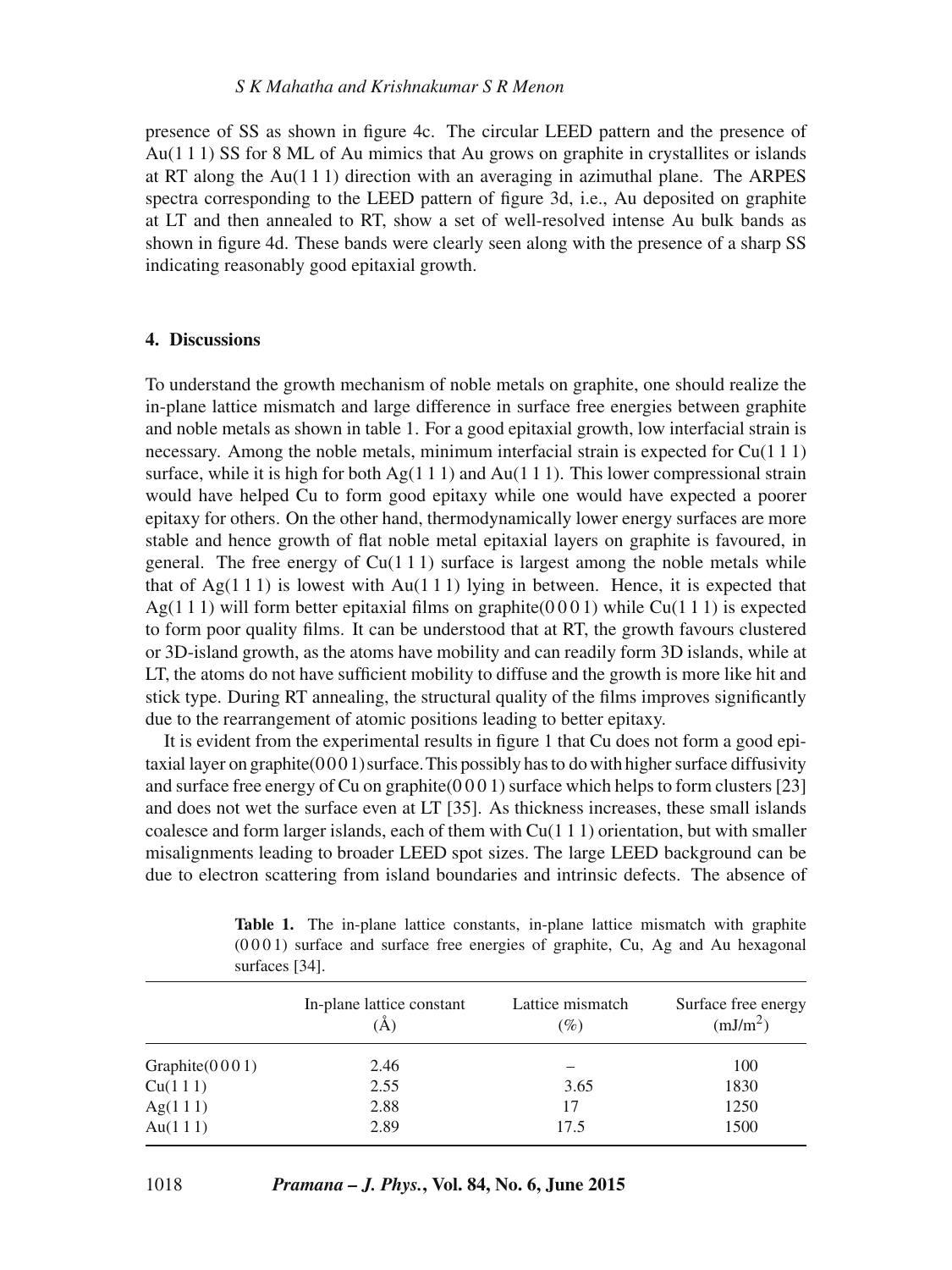any SS or QW states after growing Cu film on graphite surface could be related to the cluster growth mode and higher surface diffusivity of  $Cu$  on graphite( $0\,0\,0\,1$ ) surface.

For Ag on graphite, in spite of large interfacial strain, the growth is epitaxial though not of very good quality. This might be due to the lower surface energy of Ag compared to Cu at RT. Busolt *et al* [36] have reported that Ag clusters on graphite surface coalesce at LT. Hence, it is expected that Ag grows in clusters or islands with maximum island orientations along  $Ag(1\ 1\ 1)$  direction, while Ag films grown on graphite at LT and annealed to RT, exhibit good epitaxy as seen from LEED (not shown). LEED spots are more intense with a lower background intensity signifying better wetting of surface. Ag is known to form good epitaxial films on  $MoS<sub>2</sub>$  [16] with an observance of well-resolved Ag SS and QW states. In  $MoS<sub>2</sub>$ , the magnitude of strain is less compared to graphite, but with opposite sign, and as a result Ag grows epitaxially even at RT, in comparison to moderate quality growth at LT followed by RT annealing [16].

As surface free energy of Au is in between Ag and Cu, the large compressional strain of Au films on graphite render it to grow in polycrystalline clusters at RT which is evident from the ring-like LEED pattern in figure 3, while in the case of Au on MoS<sub>2</sub> [17], the strain is comparatively less  $(8.5\%)$  and is of opposite sign (tensile), resulting in better epitaxy on  $MoS<sub>2</sub>$  even at RT. From the experimental data, we can say that at least below 8 ML, the Au film grows epitaxially with large defect density. As the thickness increases, the strain build-up cannot be accommodated anymore and breaks up into random crystallites or islands showing orientational disorder in the two-dimensional plane. This kind of island growth possibly results from the high mobility of the Au atoms at RT, which can be arrested by growing Au on a cooled graphite substrate which is evident in figure 3d.

ARPES spectra of 8 ML Au film on graphite grown at RT (see figure 5a) show a modulation in intensity between Fermi energy and ∼2 eV of binding energy which is believed to be Au  $sp$  OW states similar to the case of Au OW states on  $Ag(111)$  surface [33]. These QW states which are related to the polycrystalline nature of the Au film grown on graphite at RT are not well-resolved. ARPES spectra measured on Au film grown at LT followed by annealing to RT are shown in figure 5b, where a set of well-resolved QW states or resonances along with an intense SS are clearly visible. These Au QW states or more precisely, QW resonances disperse with parabolic dispersions within ∼2 eV from  $E_F$ . The intense bands beyond 2 eV binding energy are mostly of d character [33]. These Au *d* bands are closely spaced in energy due to its weak dispersion along this direction and appears more intense than the Au *sp*-derived bands [33]. Such discrete QW states were obtained for Au film thickness of 4 ML to 16 ML, and after that QW states start to merge together.

Features of these dispersing QW states as shown in figure 5b are identified and compared to the previous Au QW state studies on metallic substrates [33,37–40] and Au QW states on another layered semiconducting substrate,  $MoS<sub>2</sub>$  [17]. The dashed lines in figure 5c are the parabolic fits to eq. (1), that are expected to be a good approximation for small  $k_{\parallel}$  vectors,

$$
E(k_{\parallel}) = \frac{\hbar^2 k_{\parallel}^2}{2m_{\parallel}^*} + E_0, \tag{1}
$$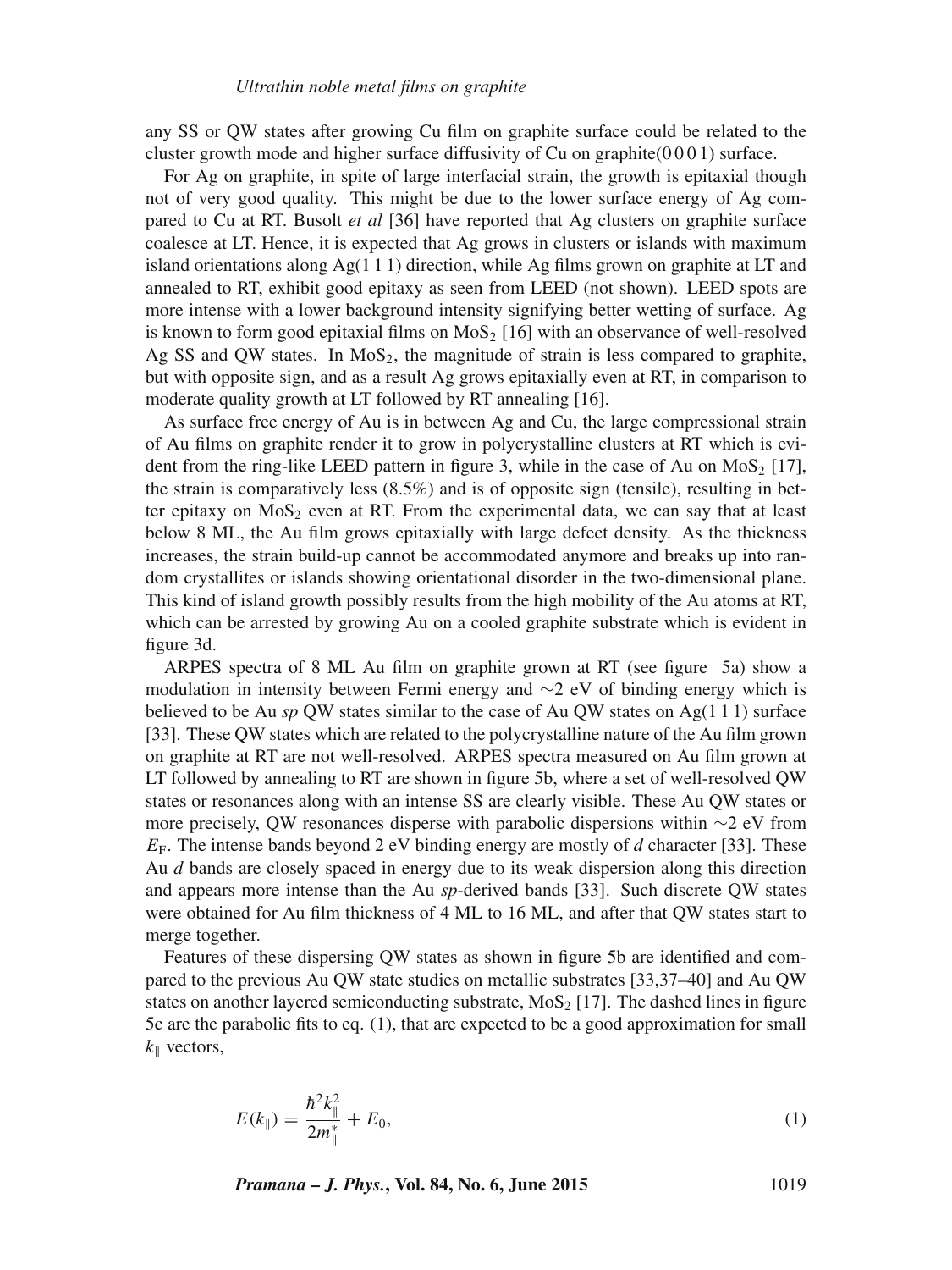

**Figure 5.** ARPES spectra of **(a)** 8 ML of Au grown on graphite surface at RT, **(b)** 8 ML of Au film grown on graphite at LT and annealed to RT and **(c)** same as that of **(b)** with fitted lines for SS and QW features. See text for details.

where  $m^*$  is the in-plane effective mass of Au *sp* electrons on graphite(0001) surface. The bottom of QW states at  $\Gamma$  cannot be assigned properly due to the intense Au  $d$  band near 2 eV binding energy. The SS fits with  $E_0 = 450$  meV and with an effective mass of  $m^*$  = 0.23*m*, which is in agreement with the reported high-resolution ARPES study of Au(1 1 1) [41,42], whereas QW states were found to disperse with an effective mass of 0.25 to 0.5m, which are indeed small and close to that of Au QW states on  $MoS<sub>2</sub>$  [17]. A little movement of the parabolic QW state minima in a small binding energy window of 1.6 to 2 eV towards  $E_F$  is due to the flatter dispersion of the Au *sp* bands along  $\Gamma L$ direction as seen on Au QWS on  $MoS<sub>2</sub>$  [17].

Another important aspect to note about these QW states is their dispersion, which are fitted to parabolas with low effective masses. These low values of effective masses suggest that the Au/graphite is a rather weakly correlated system [43] as observed for the Au/MoS<sub>2</sub> system [17] with similar effective masses. The calculated band structure of freely standing Au(1 1 1) surface [38,44] and 12 ML Au film on semi-infinite Ag(1 1 1) surface [33] also show a number of standing QW states or resonances, which are in similitude with QW state features in Au/graphite system. Based on these facts, it can be concluded that Au on graphite( $0001$ ) is also a weakly interacting system, where most of the quantum phenomena on the surface are governed by the Au layers with little hybridization effects from the substrate. However, for better quantitative understanding, a more rigorous theoretical consideration is necessary.

## **5. Conclusions**

In conclusion, we have studied the growth modes of noble metal thin films on graphite's van der Waals' surface at RT as well as at LT (followed by RT annealing) and evolution of surface electronic structure due to possible quantum confinement effects using LEED and ARPES. Cu has been found to grow in clusters at RT as well as at LT and does not show any quantum size effect. Ag and Au grew epitaxially at LT followed by RT annealing in the presence of sharp SS. No QW states/resonances could be detected in the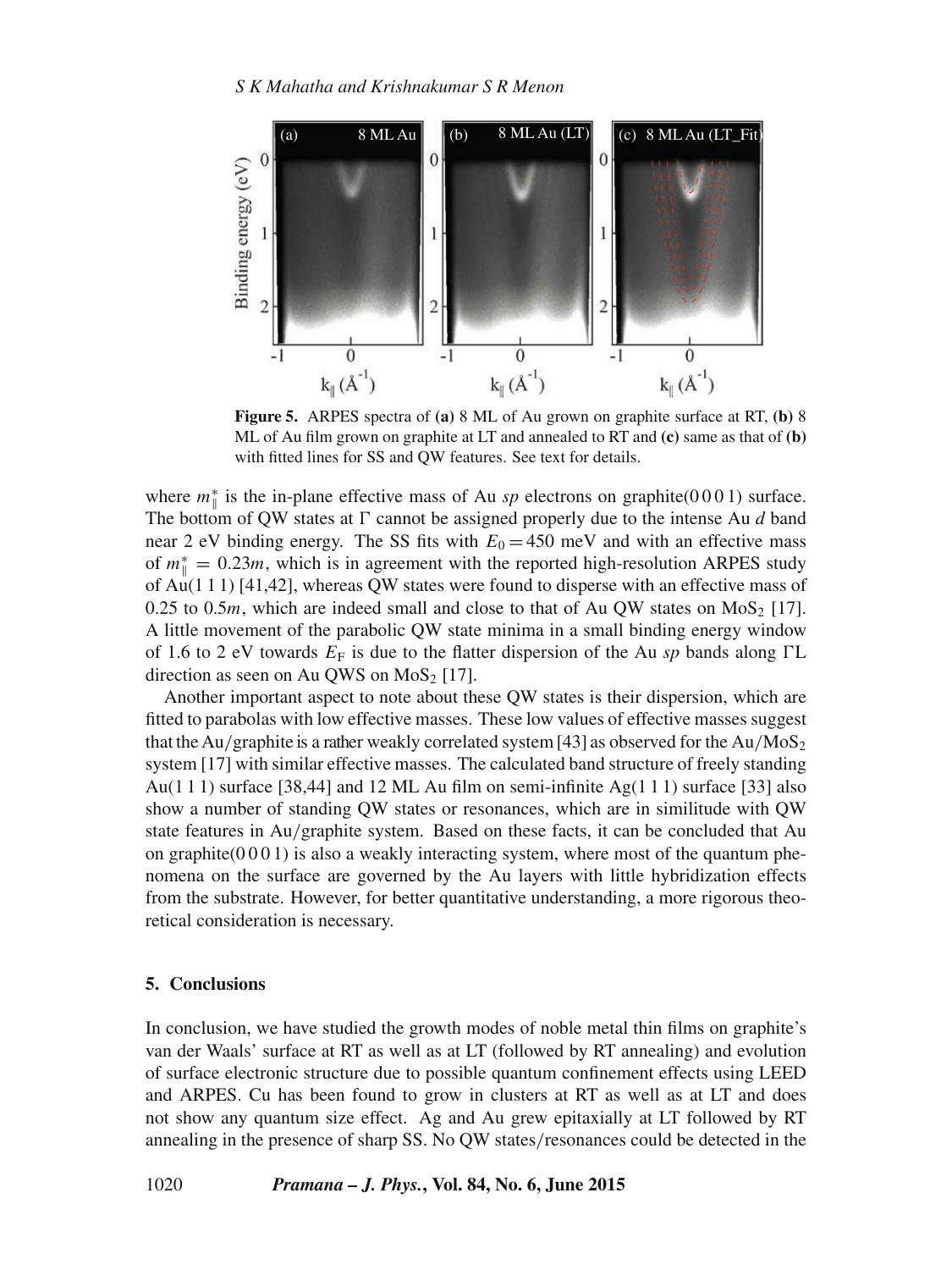## *Ultrathin noble metal films on graphite*

Ag film grown at LT which is related to a very low cross-section of the Ag *sp* electrons on graphite surface, whereas Au films grown at LT demonstrate very sharp SS, Au bulk bands and well-resolved QW states/resonances. The observed low in-plane dispersion of Au QW states/resonances is found to have close resemblance with free-standing Au QW states, whereas, upon increasing the Au film thickness the very small movement of QW states towards  $E_F$  is observed due to the flatter dispersion of the Au *sp* electrons along  $\Gamma L$ symmetry direction.

## **Acknowledgements**

The authors acknowledge the Micro-Nano Initiative Programme of the Department of Atomic Energy (DAE), Govt. of India for generous funding and support.

## **References**

- [1] I Matsuda, H W Yeom, T Tanikawa, K Tono, T Nagao, S Hasegawa and T Ohta, *Phys. Re*v*. B* **63**, 125325 (2001)
- [2] I Matsuda, T Ohta and H W Yeom, *Phys. Re*v*. B* **65**, 085327 (2002)
- [3] T Hirahara, T Nagao, I Matsuda, G Bihlmayer, E V Chulkov, Yu M Koroteev and S Hasegawa, *Phys. Re*v*. B* **75**, 035422 (2007)
- [4] J H Dil, J W Kim, T Kampen, K Horn and A R H F Ettema, *Phys. Re*v*. B* **73**, 161308 (2006)
- [5] Z Klusek, J Balcerski, W Olejniczak and P Kobierski, *Electron Technol.* **31**, 512 (1998)
- [6] S Y Zhou, G-H Gweon, C D Spataru, J Graf, D-H Lee, Steven G Louie and A Lanzara, *Phys. Re*v*. B* **71**, 161403 (2005)
- [7] R C Tatar and S Rabii, *Phys. Re*v*. B* **25**, 4126 (1982)
- [8] S Y Zhou, G-H Gweon and A Lanzara, *Ann. Phys.* **321**, 1730 (2006)
- [9] A R Law, M T Johnson and H P Hughes, *Phys. Re*v*. B* **34**, 4289 (1986)
- [10] A H Castro Neto, F Guinea, N M R Peres, K S Novoselov and A K Geim, *Re*v*. Mod. Phys.* **81**, 109 (2009)
- [11] K S Novoselov, A K Geim, S V Morosov, D Jiang, Y Zhang, S V Dubonos, I V Grigorieva and A A Firsov, *Science* **306**, 666 (2004)
- [12] T Hayakawa, H Yasumatsu and T Kondow, *Eur. Phys. J. D* **52**, 95 (2009)
- [13] G M Francis, I M Goldby, L Kuipers, B von Issendorff and R E Palmer, *J. Chem. Soc., Dalton Trans.* **5**, 665 (1996)
- [14] M L Bortz, F S Ohuchi and B A Parkinson, *Surf. Sci.* **223**, 285 (1989)
- [15] G Nicolay, R Claessen, F Reinert, V N Strocov, S Hüfner, H Gao, U Hartmann and E Buchar, *Surf. Sci.* **432**, 95 (1999)
- [16] S K Mahatha and Krishnakumar S R Menon, *J. Phys.: Condens. Matter* **25**, 115501 (2013)
- [17] S K Mahatha and Krishnakumar S R Menon, *J. Electron Spectrosc. Relat. Phenom.* **193**, 43 (2014)
- [18] W Jaegermann, C Pettenkofer and B A Parkinson, *Phys. Re*v*. B* **42**, 7487 (1990)
- [19] A Klein, C Pettenkofer, W Jaegermann, M Lux-Steiner and E Bucher, *Surf. Sci.* **321**, 19 (1994)
- [20] F Patthey and W-D Schneider, *Phys. Re*v*. B* **50**, 17560 (1994)
- [21] E Ganz, K Sattler and J Clarke, *Phys. Re*v*. Lett.* **60**, 1856 (1988)
- [22] E Ganz, K Sattler and J Clarke, *J. Vac. Sci. Technol. A* **6**, 419 (1988)
- [23] E Ganz, K Sattler and J Clarke, *Surf. Sci.* **219**, 33 (1989)
- [24] A Humbert, M Dayez, S Sangay, C Chapon and C R Henry, *J. Vac. Sci. Technol. A* **8**, 311 (1990)
- [25] S K Mahatha and Krishnakumar S R Menon, *Curr. Sci.* **98**, 759 (2010)